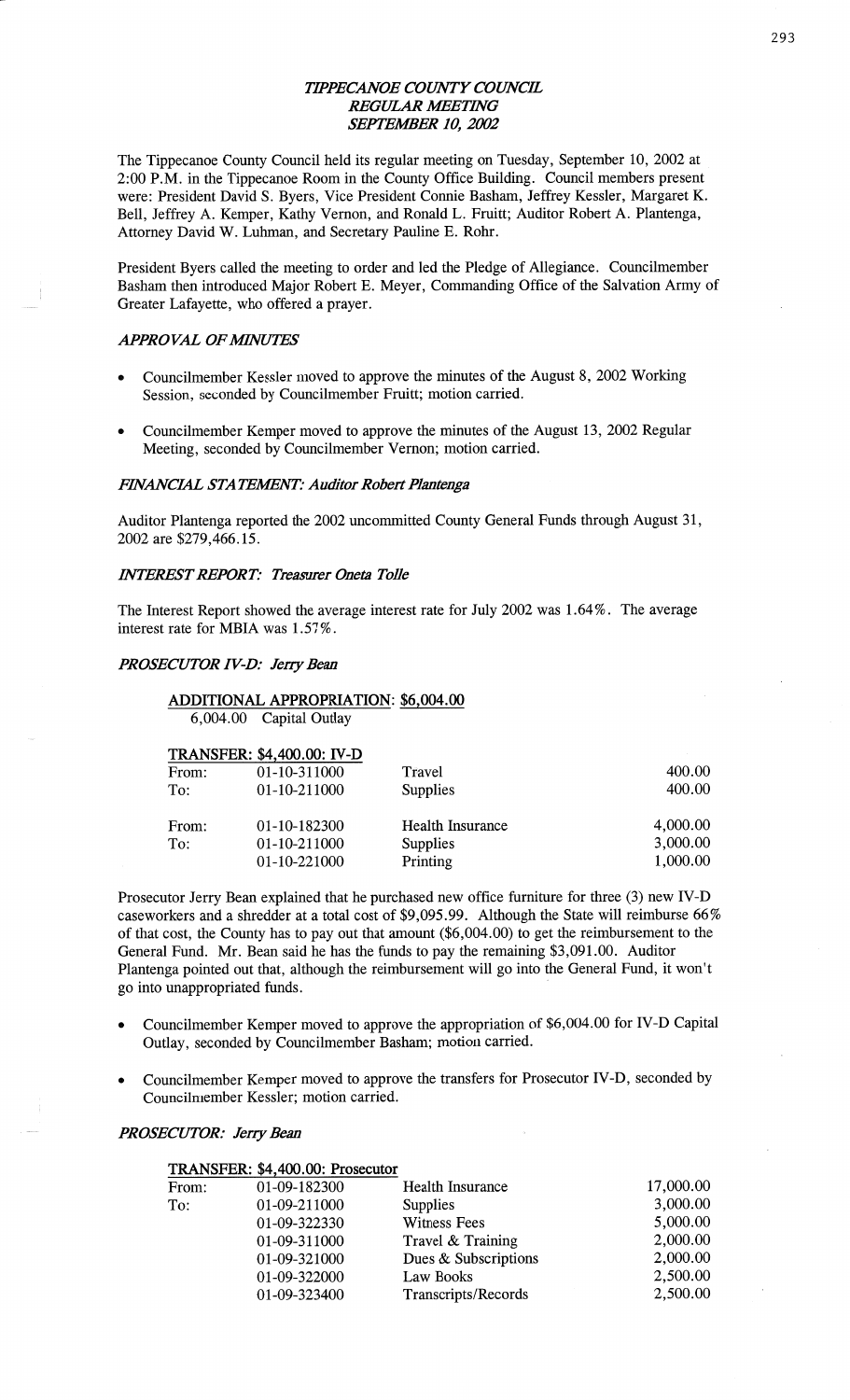**-** Councilmember Kemper moved to approve the Transfers for Prosecutor, seconded by Councilmember Bell; **motion** carried.

# *AREA PLAN: Executive Director* Jim Ha *WIey*

# **ADDITIONAL APPROPRIATION:** \$10,000.00

10,000.00 Attorney Fees

Mr. Hawley explained that \$32,000 was approved in this line item for 2002 but he had some 2001 bills that were paid from that appropriation. The remaining contracted **amount** for their attorney is \$3,750.00 but he has a balance of only \$1,359.74. He said \$15,000 of the contract is for the attorney's attendance at two (2) ordinance meetings per **month.** He noted that their attorney is also the attorney for the **Zoning** Enforcement Department but said no additional money was budgeted to cover that expense.

Mr. Hawley Was asked if zoning violators are being fined. Mr. Hawley said it is up to the court to impose **a** fine if a violation goes to court.

**<sup>0</sup>**Councilmember Kessler moved to approve the appropriation of \$10,000.00 for Attorney Fees, seconded by **Councilmember** Vernon; motion carried.

#### *DRAflVAGE BOARD*

## **ADDITIONAL APPROPRIATION:** \$3,500.00 3,500.00 **Attorney** Fees

Auditor Plantenga noted this line has a balance of \$62.00.

**0** Councilmember Kemper moved to approve the appropriation of \$3,500.00, seconded by Councilmember Vernon; motion carried.

#### *PROBAHON: Fund 194: SHOCAP*

## **ADDITIONAL APPROPRIATION: \$1,432.92**

**971.19** Salary

74.54 Social Security

46. 13 Retirement

172.14 Health Insurance

- 33.99 Workman's Comp
- 135.00 Travel

Auditor Plantenga noted the following corrections:<br>Social Security to  $$74.30$ 

| Social Security to | \$74.30 |
|--------------------|---------|
| Retirement to      | 46.13   |
| Worker's Comp to   | 33.99   |

This is a cash match to pay the SHOCAP Tracker for the  $4<sup>th</sup>$  quarter from Fund 194.

**0** Councilmember Kemper moved to approve the corrected appropriation of \$1,432.75, seconded by Councilmember Basham; motion carried.

*COIRT* SER *VIC'ES: Fund 072' Director Cindy Houseman* 

# **ADDITIONAL APPROPRIATION:** \$16, 114.00

| 11,549.00 Case Manager |  |  |
|------------------------|--|--|
|                        |  |  |

- 884.00 Social Security 549.00 Retirement
- 2,727.00 **Health** Insurance

405.00 Workman's Comp

| <b>SALARY ORDINANCE</b> Position |              | Rate     | Salary    |
|----------------------------------|--------------|----------|-----------|
| Full Time                        | Case Manager | 1,154.83 | 11,549.00 |

Mrs. **Houseman** distributed **information** regarding her department's operation. Due to an increasing workload, she said **a** new **Case** Manager position is needed to provide services. She said each of the two current **Case** Managers have a caseload of 1,200 clients.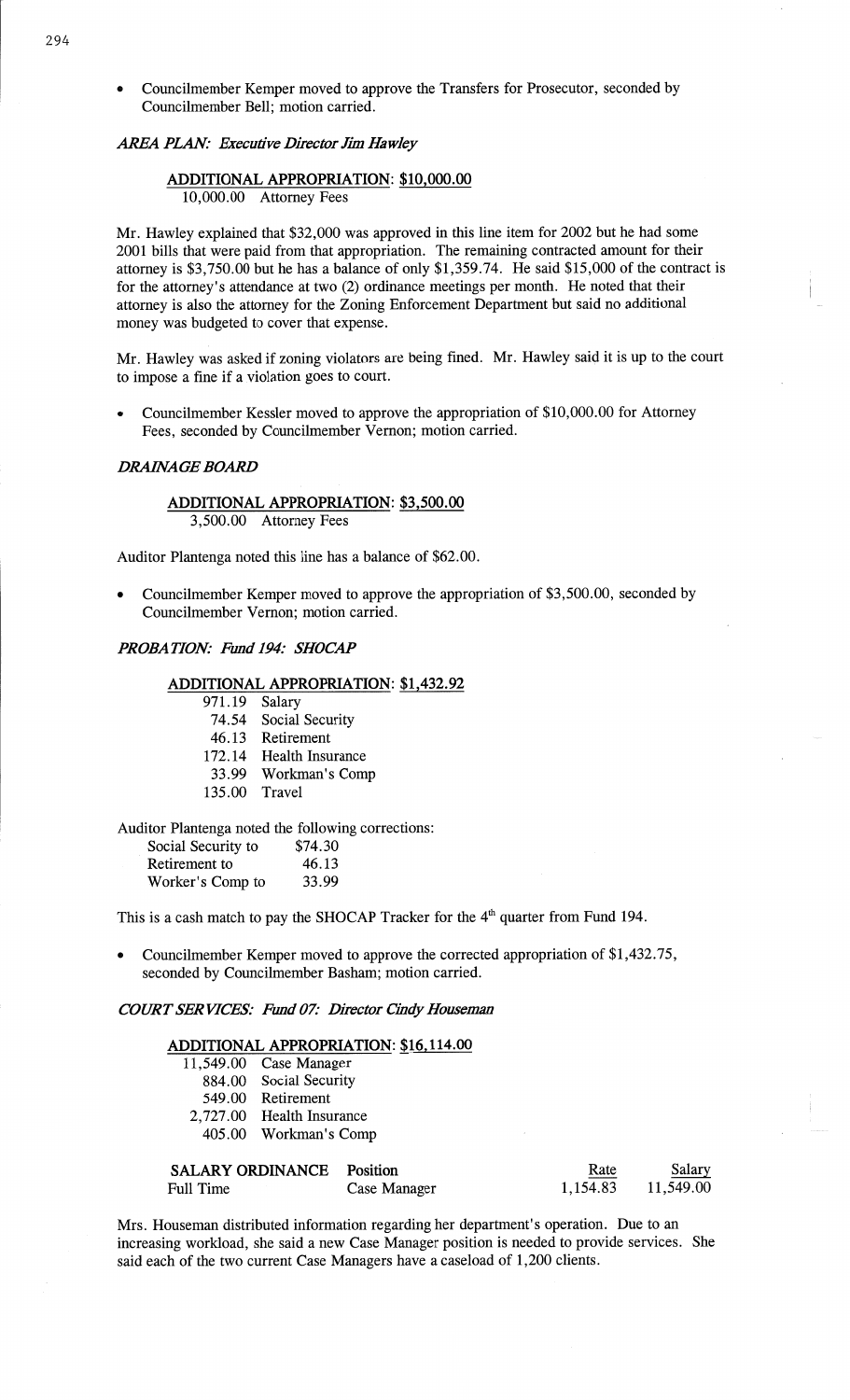President Byers asked if she could pick up **some** costs in the **Probation** Department **that** relate to Court Services. She responded **that** she would need to consult with Bill Carey at the **Indiana**  Judicial Center.

- Councilmember Kemper moved to approve an appropriation of \$16,114.00 for Court Services, seconded by Councilmember **Basham;** motion carried with Councilmember Kessler abstaining.
- Councilmember Kemper moved to approve the Salary Ordinance, seconded by Councilmember Basham; motion carried with Councilmember Kessler abstaining.

## *SUPERIOR COURT III: Judge Loretta Rush*

#### **ADDITIONAL APPROPRIATION:** \$250,000.00 250,000.00 Institutional Care

Judge Rush explained that this request is to pay Institutional Care to Indiana Boys and Girls Schools for bills from January 1, 2002 to June 30, 2002. She said she paid on this debt but the amount has increased because the Department of Corrections raised the rate. Councilmember Kessler said the Council has to make **a** good faith effort to pay this debt.

**0** Councilmember Kemper moved to approve \$50,000.00 for Institutional **Care,** seconded by Councilmember Kessler; motion carried.

### *PUBLIC DEFENDER:* Amy *Hutcbison*

# **ADDITIONAL APPROPRIATION:** \$110,576.00 **(Fund** 01)

| 400.00 Office Supplies          |
|---------------------------------|
| 49,176.00 Contractual Services  |
| 60,000.00 Professional Services |
| 1,000.00 Overtime               |

Mrs. Hutchison explained **that** she needs **funds** for Contractual Services because she can't take **cases** if she **doesn't** have attorneys. She needs more fimds for the Professional Services line item because she has a bill for \$31,846.75 but is \$15,826.00 short of **funds** to pay.

Auditor Plantenga said there is an appropriated amount of \$5,390.00 in **Fund** 42 that is unspent and approximately \$15,000 in cash.

Attorney **Luhman explained** that the Public Defender has to **have** an appropriation before she can **sign** a contract with the attorneys.

Councilmember Kemper moved to approve \$400.00 for Office Supplies, \$25,000 for Contractual Services, \$30,000 for Professional Services, and \$1,000 for Overtime from the General Fund, seconded by Councilmember Kessler; motion carried.

### *RESOLUTION 2002-29-CL: Amends EDIT Plan for Lauramie Township*

**This** Resolution endorses **Resolution** 2002-28-CM amending the EDIT **Plan** to fund the **Lauramie**  Township Regional Sewer District archeological, environmental and engineering studies in the amount of \$15,000.00.

(quote)

#### **TIPPECANOE COUNTY COUNCIL**

#### **RESOLUTION 2002—29—CL**

## **RESOLUTION ENDORSING** THE **ADOPTION** OF AN **AMENDMENT** TO THE **TIPPECANOE COUNTY ECONOMIC DEVELOPMENTINCOME** TAX **CAPITAL IMPROVEMENT PLAN**

**WHEREAS,** authority has been granted by I.C. 6-3.5-7-15 to the Board of Commissioners of the County of Tippecanoe, to adopt **a** Capital Improvement **Plan** for the County of Tippecanoe setting forth the uses of the revenues which Tippecanoe County **shall**  receive from the Economic Development Income Tax duly adopted in the year 1989.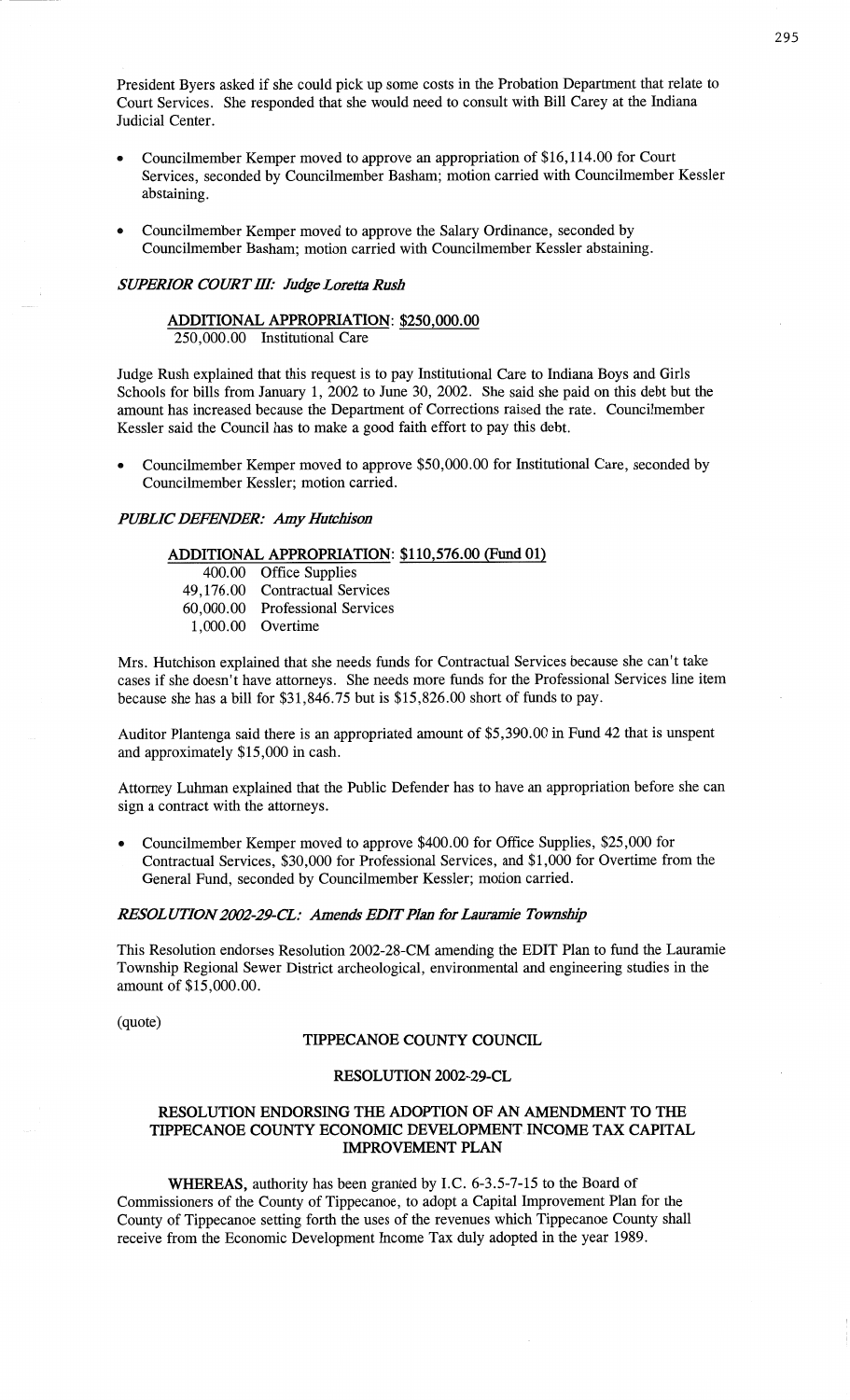**WHEREAS,** the Tippecanoe County Council **shall** be involved in the consideration of appropriations and financing mechanisms; including but not limited to, bonds, as to the various projects set **forth** in the Capital Improvement **Plan.** 

**WHEREAS,** the Tippecanoe County Council has previously ratified and endorsed prior Economic Development Income Tax Capital Improvement **Plans** as submitted by the Board of Commissioners in Resolution 90-4-CL dated May 7, 1990; Resolution 90-8-CL dated June 12, 1990, 1990; Resolution 91-14—CL dated August 13, 1991, Resolution 94-16—CL dated November 9, 1994, Resolution 96-06-CL adopted on April 9, 1996, Resolution 96-10-CL dated August 13, 1996, Resolution 97—17—CL adopted May 13, 1997 and Resolution 98-5-CL adopted January 13, 1998, Resolution 98-27—CL dated June 12, 1998, Resolution 98-35—CL dated July 29, 1998; and Resolution 98—43-CL dated October 13, 1998; Resolution 98-47—CL dated November 10, 1998; and Resolution 99—16-CL dated March 9, 1999; and Resolution 99-2 **1** -CL adopted on April 13, 1999; Resolution 99—20 CL adopted on May 11, 1999; Resolution 99—31—CL adopted on October 12, 1999; Resolution 2000—09—CL adopted on February 8, 2000; Resolution 2000-20—CL adopted on April 11, 2000; and Resolution 2000-26-CL adopted on May 9, 2000; and Resolution 2000-30—CL adoptcd on June 13, 2000; and Resolution 2001—09—CL adopted on March 13, 2001; and Resolution 2001—16—CL adopted April 10, **2001;** and Resolution 2001-33-CL adopted August 14, 2001; and Resolution 2001— 42 CL adopted September 10, 2001; and Resolution 2001- 49 CL November 13, 2001; and Resolution 2002-21-CL adopted June 24, 2002; and

**WHEREAS,** the Tippecanoe County Council has had the opportunity to review the proposed Amendment Thirty-five (35) to the Capital Improvement Plan adding thereto Project 37, Funding for the Lauramie Township Regional Sewer District archeological, environmental and engineering studies in the amount of \$15,000.00, and is of the opinion that said amendment and the establishment of said projects and the provision of the additional funding as set forth therein will be beneficial and cost effective for Tippecanoe County.

**NOW, THEREFORE,** BE IT **RESOLVED,** that the Tippecanoe County Council endorses Amendment Thirty-five (35) to the Tippecanoe County Economic Development Income Tax Capital Improvement Plan adding thereto Project 37 , Funding for the Lauramie Township Regional Sewer District archeological, environmental and engineering studies in the **amount** of \$15,000.00, as adopted by the Board of Commissioners of the County of **Tippecanoe** pursuant to Resolution No. 2002—28-CM, a copy of which is attached hereto as Exhibit A.

Presented to the County Council of Tippecanoe County, Indiana, and adopted **this** day 10th day of September, 2002 by the following **vote:** 

|                   | <b>VOTE</b> | TIPPECANOE COUNTY COUNCIL     |
|-------------------|-------------|-------------------------------|
| David S. Byers    |             | David S. Byers, President     |
| Connie Basham     |             | Connie Basham, Vice President |
| Margaret K. Bell  |             | Margaret K. Bell              |
| Jeffrey Kessler   |             | Jeffrey Kessler               |
| Jeffrey A. Kemper |             | Jeffrey A. Kemper             |
| Kathy Vernon      |             | <b>Kathy Vernon</b>           |
| Ronald L. Fruitt  |             | Ronald L. Fruitt              |
|                   |             |                               |

**ATTEST:** 

Robert A. Plantenga, Auditor

(unquote)

**0** Councilmember Kessler moved to approve Resolution 2002-29-CL, seconded by Councilmember Fruitt; motion carried.

#### *COMMSSIOWRS: EDIT Fund* 15

**ADDITIONAL APPROPRIATION:** \$15,000.00 15,000.00 Professional Services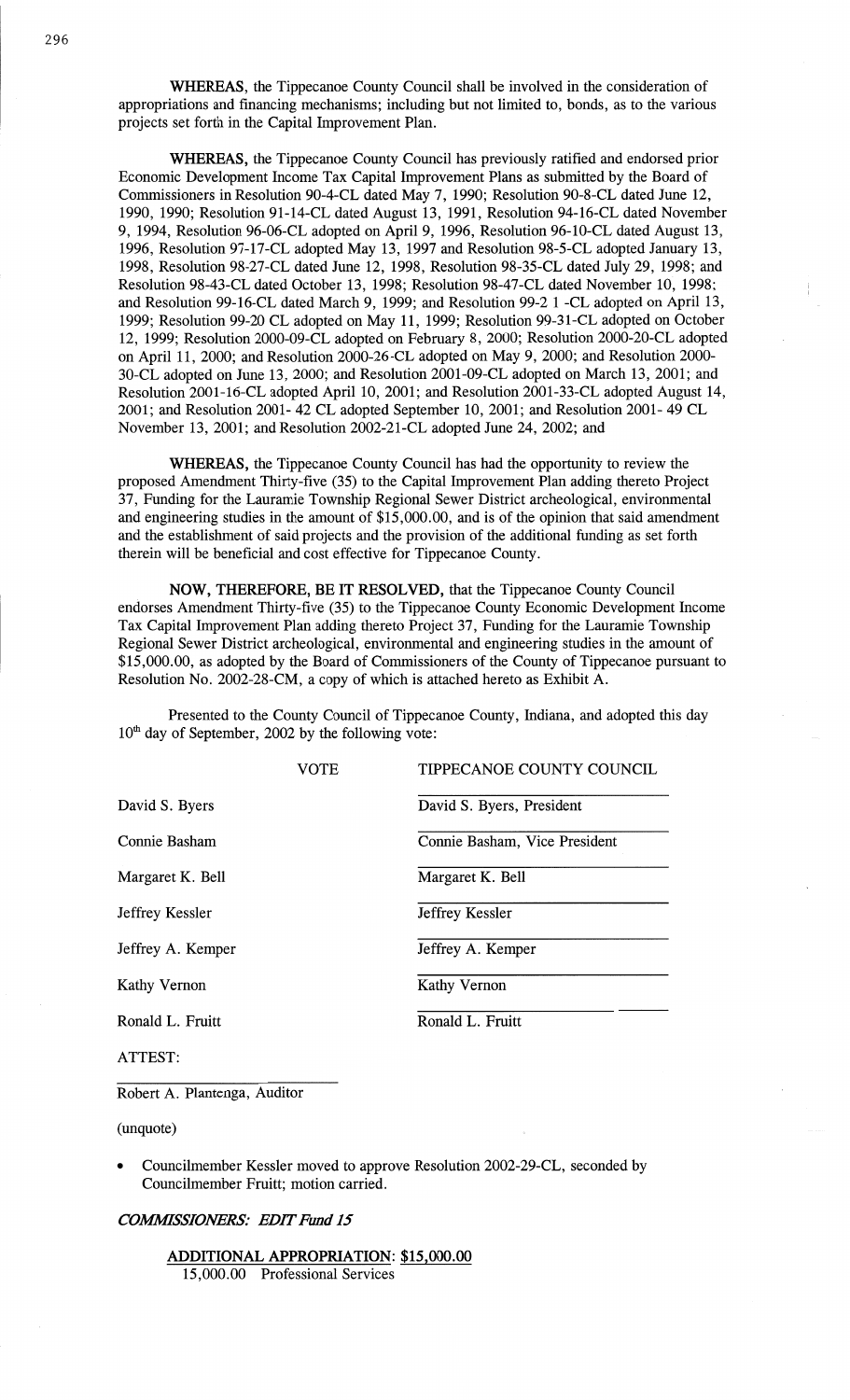**This** appropriation request is to fund the \$15,000 request for the Lauramie Township Sewer District just approved in Resolution **2002-29-CL.** 

*-* Councilmember Kessler moved to approve the appropriation of \$15 ,000 for Professional Services, seconded by Councilmember Kemper; motion carried.

# *SWERIOR COURT* II: *Bailifi'Btenda Rody*

| <b>TRANSFER: \$4,000.00</b> |              |                  |          |  |
|-----------------------------|--------------|------------------|----------|--|
| From:                       | 01-42-182300 | Health Insurance | 4,000.00 |  |
| To:                         | 01-42-321100 | Pauper Attorney  | 4,000.00 |  |

Mrs. Rody said there is **a** balance of \$600.00 in the Pauper Attorney **line** item.

**0** Councilmember Kemper moved to approve the Transfer of \$4,000.00, seconded by Councilmember Basham; motion carried.

### *SUPERIOR COWT V*

|       | <b>TRANSFER: \$2,000.00</b> |                  |          |
|-------|-----------------------------|------------------|----------|
| From: | 01-44-182300                | Health Insurance | 2,000.00 |
| To:   | 01-44-322330                | Witness Fees     | 2,000.00 |

**0** Councilmember Kemper moved to approve the Transfer, seconded by Councilmember Basham; motion carried.

# *MITS: Executive Director Diane Hawkins*

| <b>SALARY ORDINANCE</b> | Position                       | Rate     | Salary    |
|-------------------------|--------------------------------|----------|-----------|
| Full Time               | <b>Financial Systems Coord</b> | 1,146.75 | 27,522.00 |
|                         | Judicial Systems Coord         | 1,146.75 | 27,522.00 |
|                         | Sr. Programmer/Analyst         | 1,775.75 | 42,618.00 |
|                         | Sr. PC Tech                    | 1,626.42 | 39,037.00 |
|                         | Adm/Help Desk Asst             | 1,061.83 | 25,484.00 |
|                         | <b>GIS</b> Specialist          | 1,312.50 | 31,500.00 |

Mrs. Hawkins requested reclassifications for these six (6) employees as recommended by Wagner, Irwin,  $\&$  Scheele as well as the County Job Classification Study Committee for the remainder of 2002. She said she has enough money in her current budget to pay for the increases in salaries. She **said** she started this process in March with new job descriptions to fit the jobs as they **have** evolved.

Councihnember Vernon **asked** if these six employees received additional training at the County's expense. Mrs. Hawkins responded that five of the six received additional **training that** was paid for from County funds.

Councilmember Kessler disagreed with **those** who have **said** reclassification is **a** raise. In his opinion, there is **a** difference between the two and he said their additional **training** should **mean**  improved services. Although money is tight, he **said** these reclassifications do not require an additional appropriation.

**o** Councilmember Kessler moved to approve the Salary Ordinance for the six (6) **MITS**  employees, seconded by Councilmember Basham.

Councilmember Fruitt asked how much additional these reclassifications will cost for 2003. **Auditor** Plantenga responded they will cost an additional \$17,000 that is already built into the 2003 Budget.

Councilmember Vernon questioned why the reclassification process **takes** so long because timing is everything. She said the County paid to get **these** employees trained but she doesn't want this to get out of hand. Although no County employees received a raise, they are being asked to work harder and smarter and as a result she thinks more departments will be asking for reclassifications for extra money. She wondered if future reclassifications could be put on **hold**  for **a** year due to our budget **constraints.** Councilmember Vernon said she believes a few hundred County employees feel reclassification is the way to get **a** raise and she is real, real leery of the precedent the Council is setting.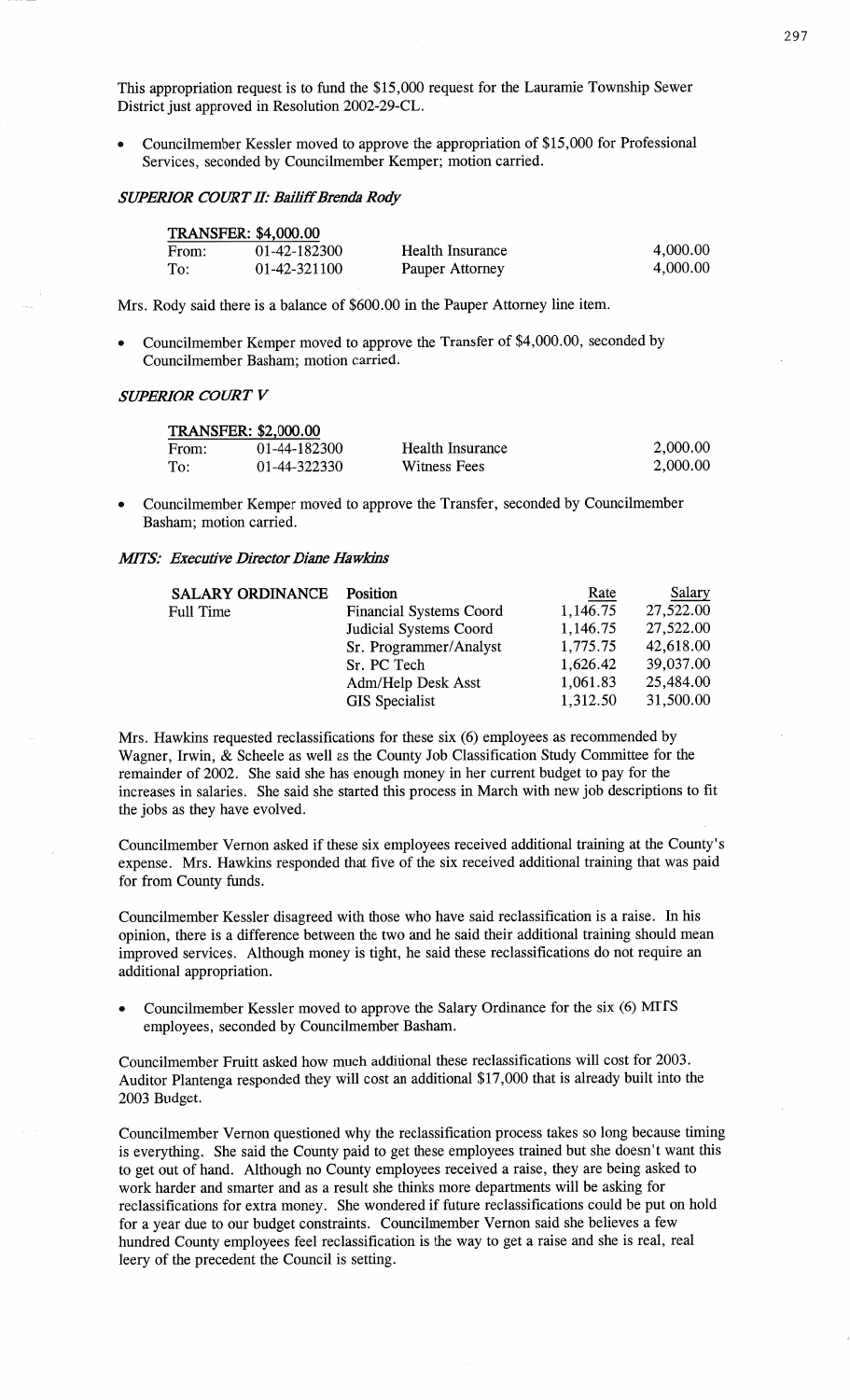**o** The **motion** to **pass** the Salary Ordinance for **MITS** passed with **1** no vote by Councilmember Vernon.

## *HEALTH*

|       | <b>TRANSFER: \$13,000.00</b> |                               |           |
|-------|------------------------------|-------------------------------|-----------|
| From: | 01-46-121570                 | <b>Nurse</b>                  | 13,000.00 |
| To:   | 01-46-221400                 | <b>Medical Supplies</b>       | 7,000.00  |
|       | 01-46-211000                 | <b>Office Supplies</b>        | 2,500.00  |
|       | 01-46-222000                 | <b>Environmental Supplies</b> | 1,000.00  |
|       | 01-46-221000                 | <b>Printed Form/Materials</b> | 500.00    |
|       | 01-46-311000                 | Travel & Training             | 2,000.00  |

**<sup>0</sup>**Councilmember **Basham** moved to **approve** the Transfers, seconded by **Councilmember Bell; motion** carried.

#### *SHERIFF*

| <b>TRANSFER: \$30,000.00</b> |                   |                  |           |  |  |
|------------------------------|-------------------|------------------|-----------|--|--|
| From:                        | 01-05-182300      | Health Insurance | 30,000.00 |  |  |
| To:                          | 01-05-221300-1014 | Food             | 30,000.00 |  |  |

**0** Councilmember **Basham** moved to approve the Transfer, seconded by Councilmember Bell; **motion** carried.

## *ANCELAR* Y: Christa *Cofi'éy*

Ms **Coffey** was **asked** if the fee for **transcripts** could be **raised** to increase revenue to the General Fund. She **responded** that the amount of **fees** is **determined** by the **State Supreme Court.** 

|       | <b>TRANSFER: \$3,034.80</b> |                    |          |
|-------|-----------------------------|--------------------|----------|
| From: | 01-53-323400                | Pauper Transcripts | 3,034.80 |
| To:   | 01-53-171550                | Overtime           | 2,700.00 |
|       | 01-53-182100                | Social Security    | 206.55   |
|       | 01-53-182200                | Retirement         | 128.25   |

**-** Councilmember Kemper moved to approve the Transfers, **seconded** by Councilmember Basham; motion carried.

## **OTHER BUSINESS**

#### **Budget Clarifications**

#### Clerk

Auditor Plantenga clarified **that** the Council cut two (2) Comot **1** Deputy Clerks, not (1) **Comot 1**  and (1) Comot 3 from the General Fund. Councilmember Kessler reported on conversations with the current **Chief** Deputy Clerk Joan Garret and the two Clerk candidates: They all agreed to the cut of (2) Deputy Clerk Comot **1** positions in the General Fundbut not the funding of any positions from the **Clerk's** Record Perpetuation Fund at **this time.** He **asked** the Auditor to removed the funding of those two positions from the Clerk's Perpetuation Fund. Since the two Deputy Clerk **positions** were cut, the Council increased the Clerk's Part-time from \$10,000 to \$20,000. **'** 

#### MITS

Based on **today's action** to reclassify six **MITS'** employees for the **remainder** of 2002, **Auditor**  Plantenga **said** he **assumes** those **same employees** are also reclassified for **2003.** 

#### **Commissioners**

Secretary **Comot l** to **Comot** 2: Auditor **Plantenga said** a sufficient **amount** is included in the 2003 Budget to **fund** this **reclassification.** 

#### Sheriff

**Maintenance** Director : **Auditor Plantenga** said **a sufficient amount** is **included** in the 2003 Budget to fund **this** reclassification.

Regarding Commissioners' and Sheriff's reclassification requests: Councilmember Kessler said if the money is budgeted but the reclassifications are not approved then the Council will have extra money to work with. Attorney Luhman **explained:**